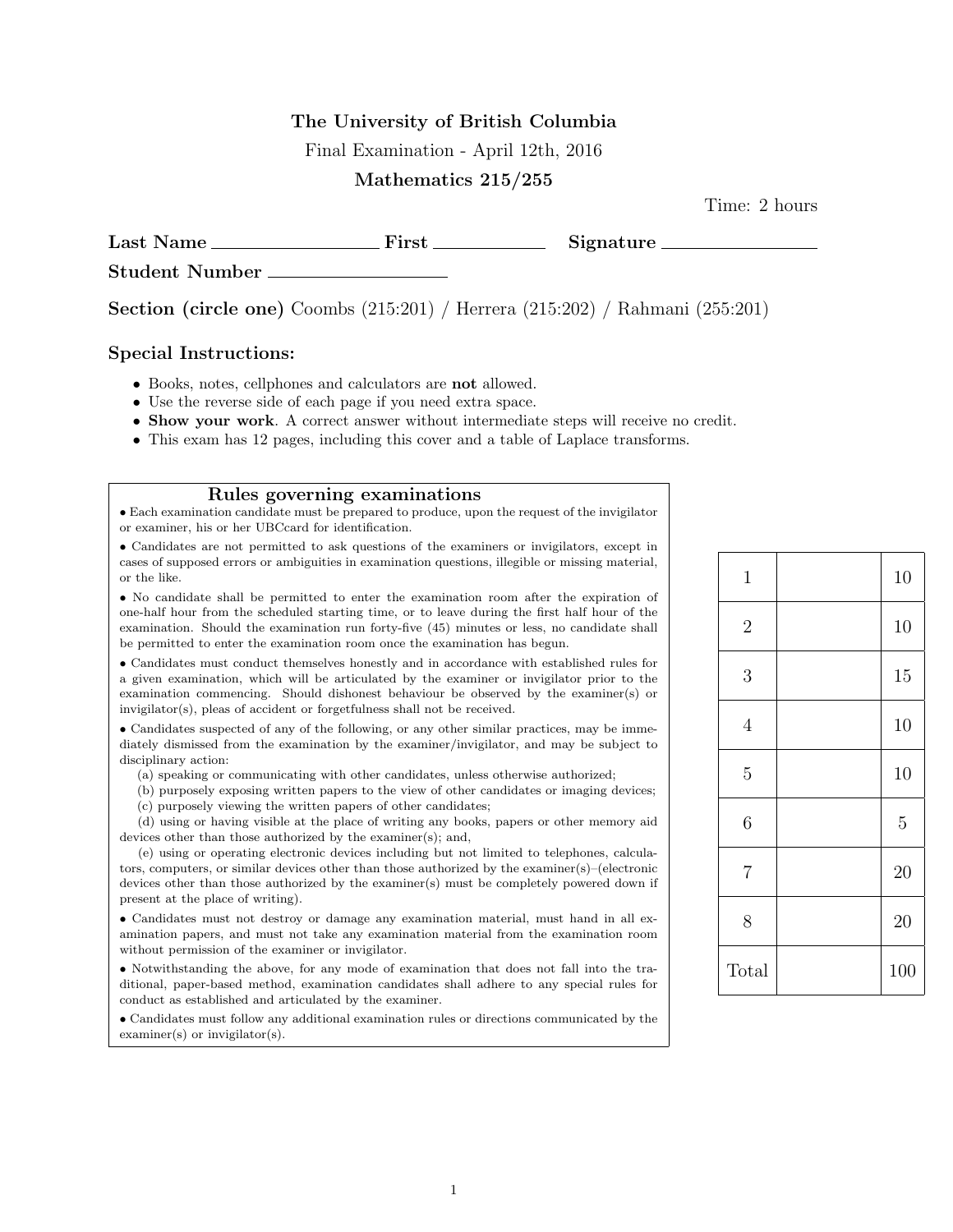Problem 1 (10 Marks) Your lab partner leaves a drop of bleach on the lab bench, which takes the shape of a hemisphere. At  $t = 0$  the drop has a radius of 6mm. The drop loses volume due to evaporation at a rate proportional to its surface area. When  $t = 10$  minutes, the radius is 4mm. At what time has the drop completely evaporated? Show your work. Note: Only the part of the drop surface that is exposed to the air can evaporate.

The drop is gone when  $t =$  minutes.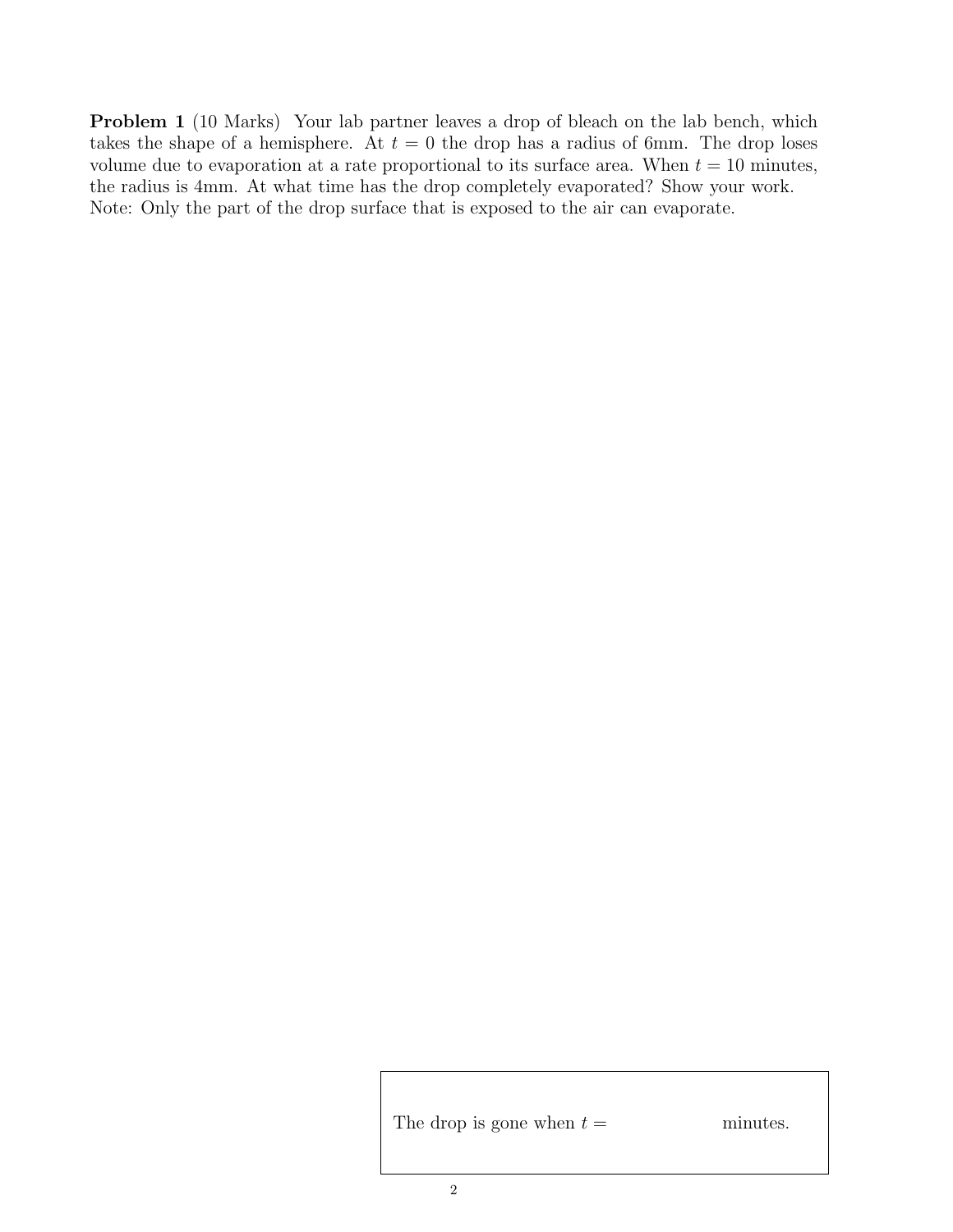**Problem 2** (10 Marks) a. Solve the initial value problem for  $y(t)$ . Show your work.  $y'' + \pi^2 y = 0,$   $y(0) = 1;$   $y'(0) = 1.$ 

$$
y(t) =
$$

b. Draw a clear graph of the solution, indicating the period and amplitude. Show your work.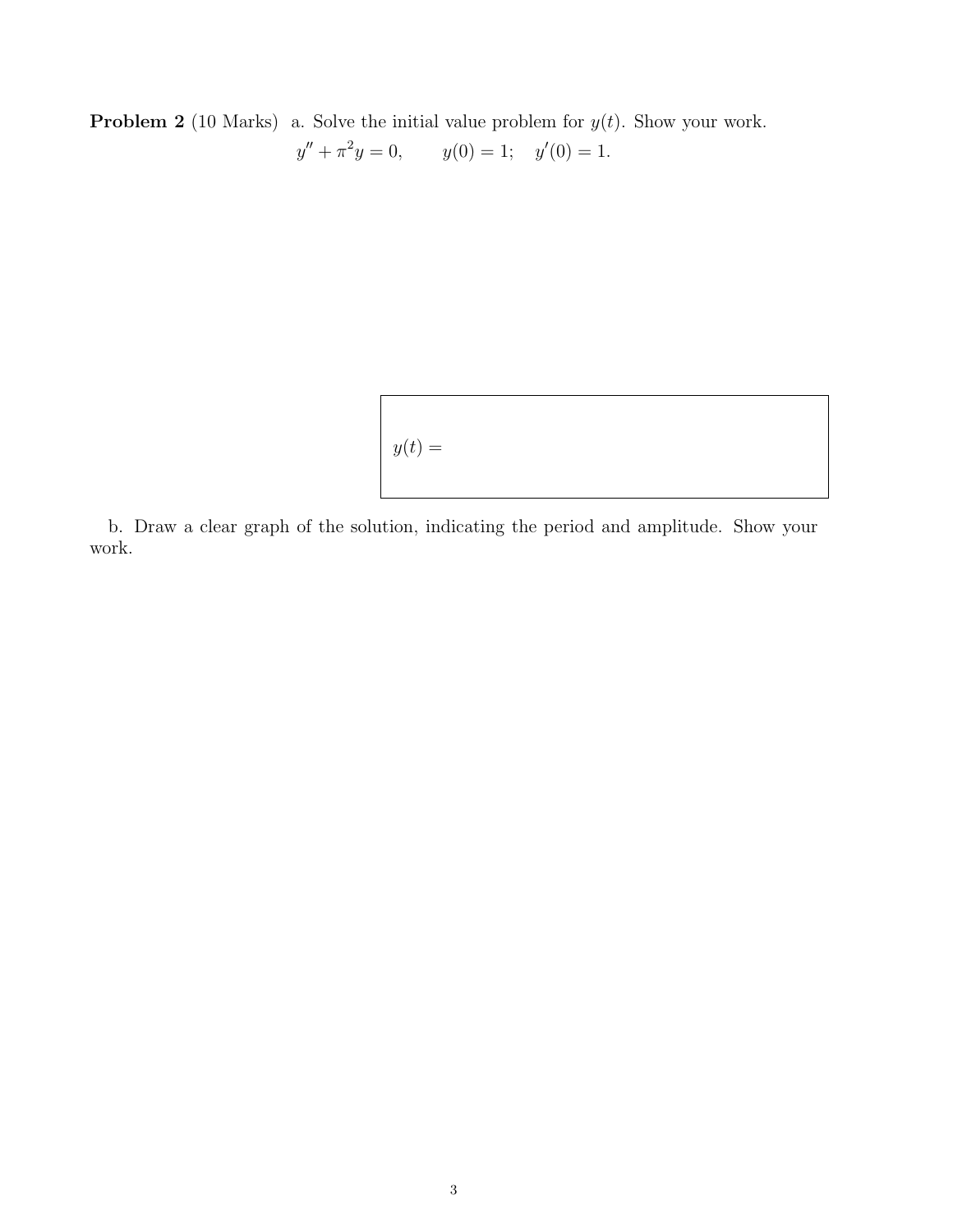**Problem 3** (15 Marks) Find a fundamental matrix  $\mathbf{X}(t)$  and determine the general solution to

$$
\vec{x}'(t) = \begin{pmatrix} 2 & -1 \\ -1 & 2 \end{pmatrix} \vec{x} + \begin{pmatrix} -1 \\ -e^{-t} \end{pmatrix}.
$$

Show your work.

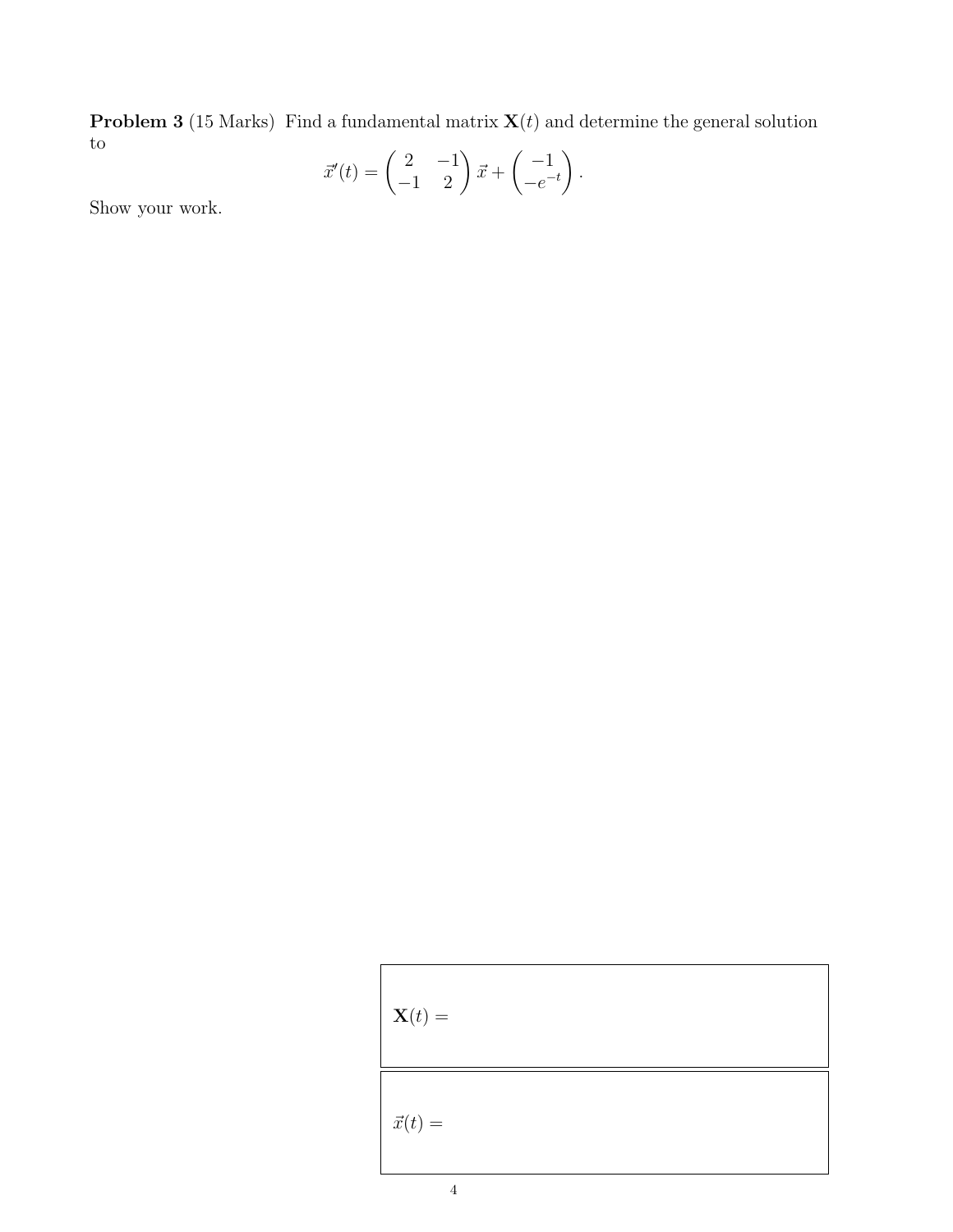Problem 4 (10 Marks) Find the inverse Laplace transforms of the indicated functions. Show your work.

(1)

(2)  

$$
F(s) = \frac{2}{s^2 + 3s - 4}
$$

$$
G(s) = \frac{2s + 1}{s^2 - 2s + 2}
$$

| $f(t) =$ |  |  |
|----------|--|--|
| $g(t) =$ |  |  |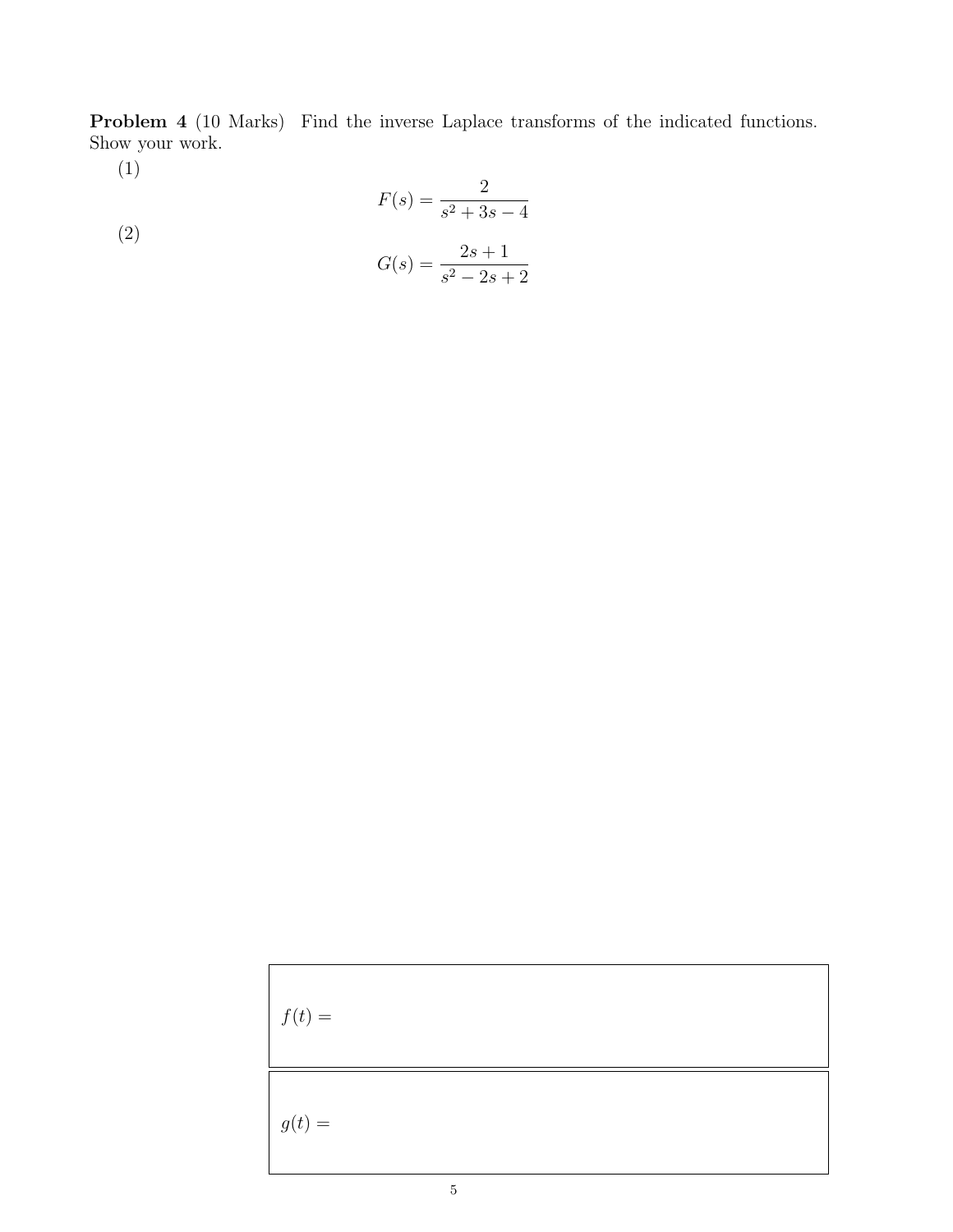Problem 5 (10 Marks) Solve the initial value problem using Laplace transform. Answers obtained using any other method will not receive any points. Show your work.

$$
y'' - 2y' + 2y = \cos(t) + 2\sin(t), \quad y(0) = 2, \quad y'(0) = 0
$$

 $y(t) =$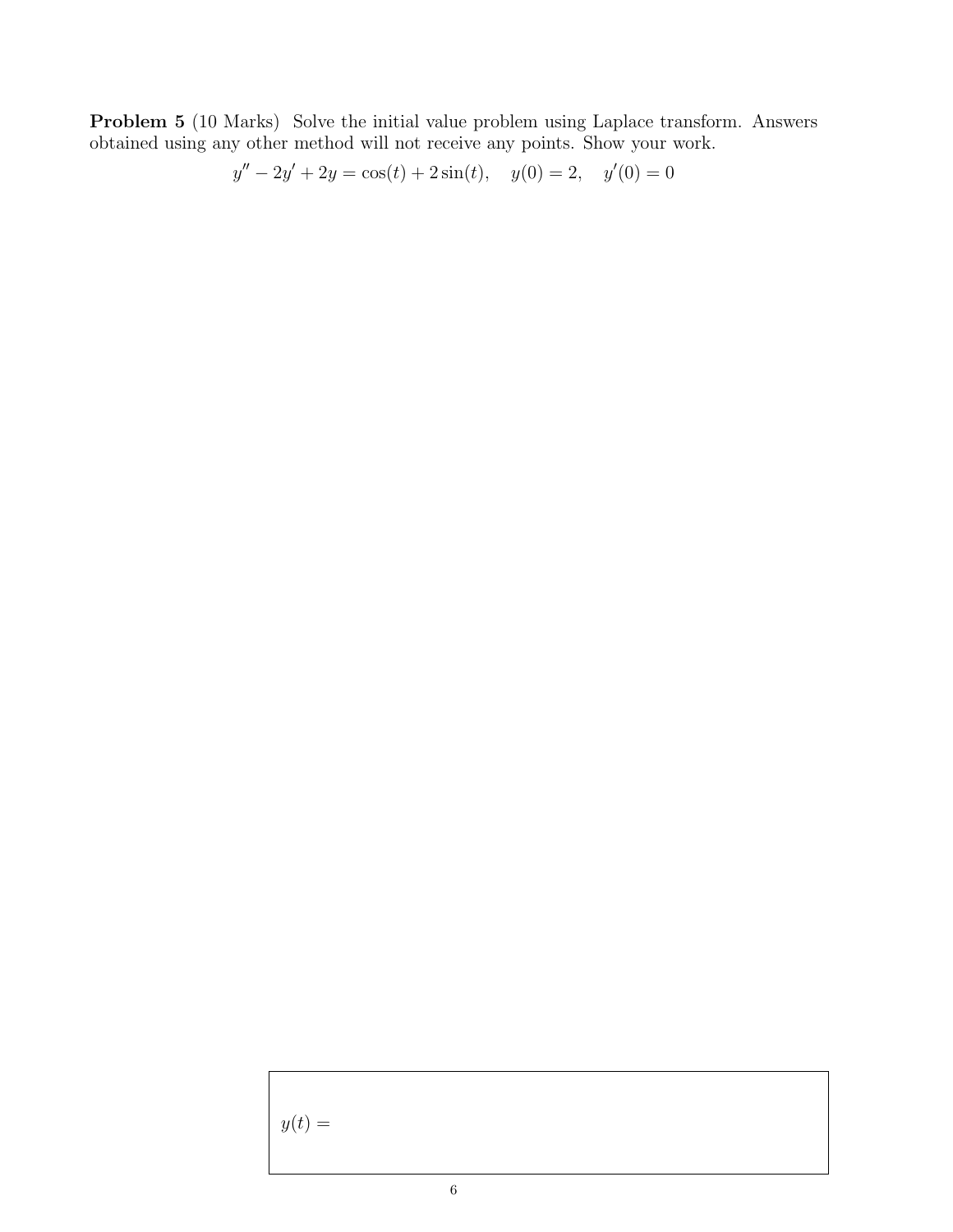**Problem 6** (5 Marks) For what values of  $\alpha$  does the solution to the following problem remain bounded as  $t \to \infty$ ? Hint: use your work from the previous problem. Show your work.

$$
y'' - 2y' + 2y = \cos(t) + 2\sin(t), \quad y(0) = \alpha, \quad y'(0) = 0
$$

The solution remains bounded for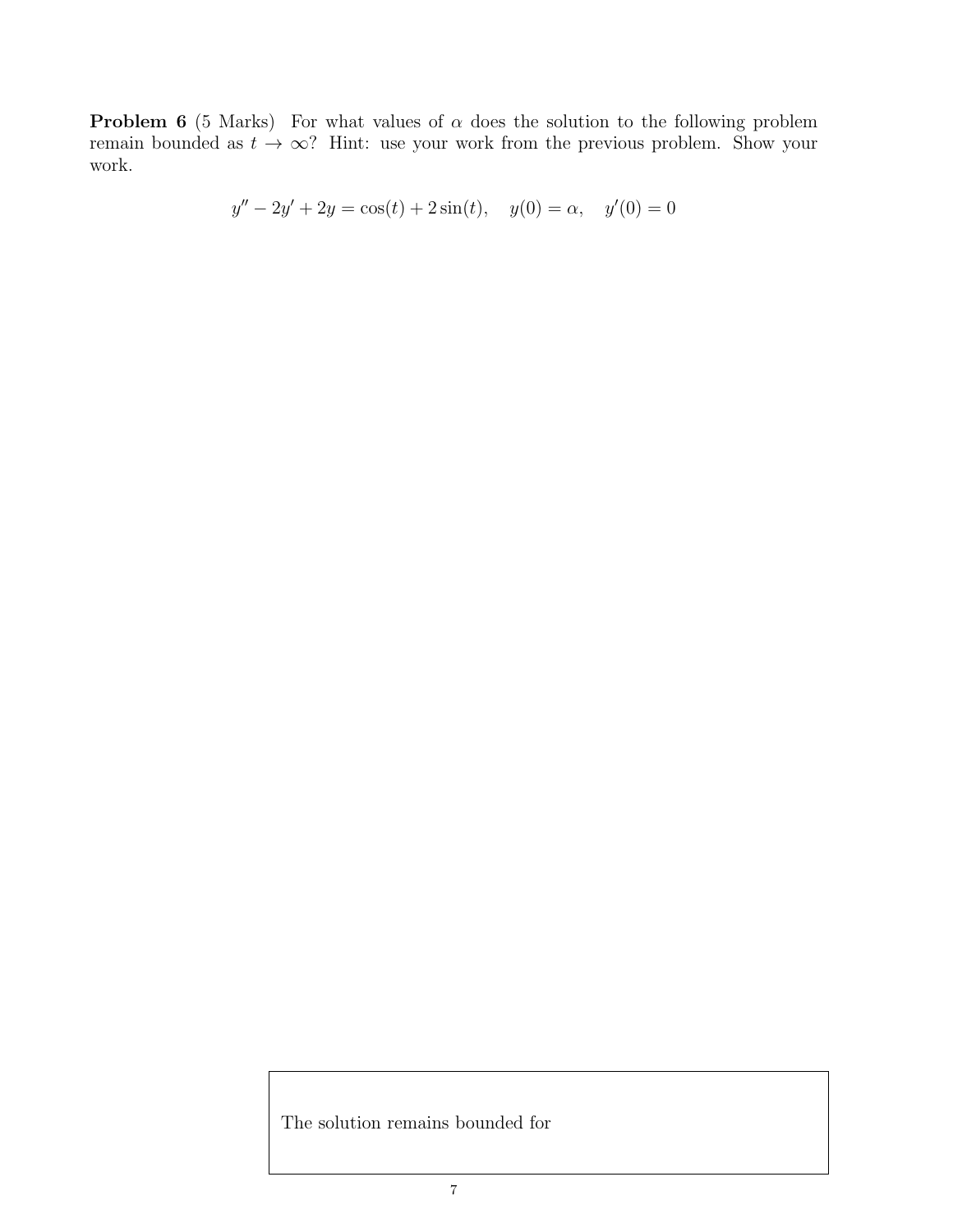Problem 7 (20 Marks) A stylized model of competing species with population densities  $x(t)$  and  $y(t)$  is given by

$$
\frac{dx}{dt} = x(1 - x - y),
$$
  

$$
\frac{dy}{dt} = y\left(\frac{1}{2} - \frac{y}{4} - \frac{3x}{4}\right)
$$

.

This model has critical points at  $(0,0)$ ,  $(0, 2)$ ,  $(1, 0)$  and  $(\frac{1}{2}, \frac{1}{2})$  $(\frac{1}{2})$ .

(1) Find the Jacobian matrix for this system.

$$
J(t) =
$$

(2) Classify each critical point. Show your work.

(x, y) = (0, 0) is (x, y) = (0, 2) is (x, y) = (1, 0) is (x, y) = ( <sup>1</sup> 1 , ) is 2 2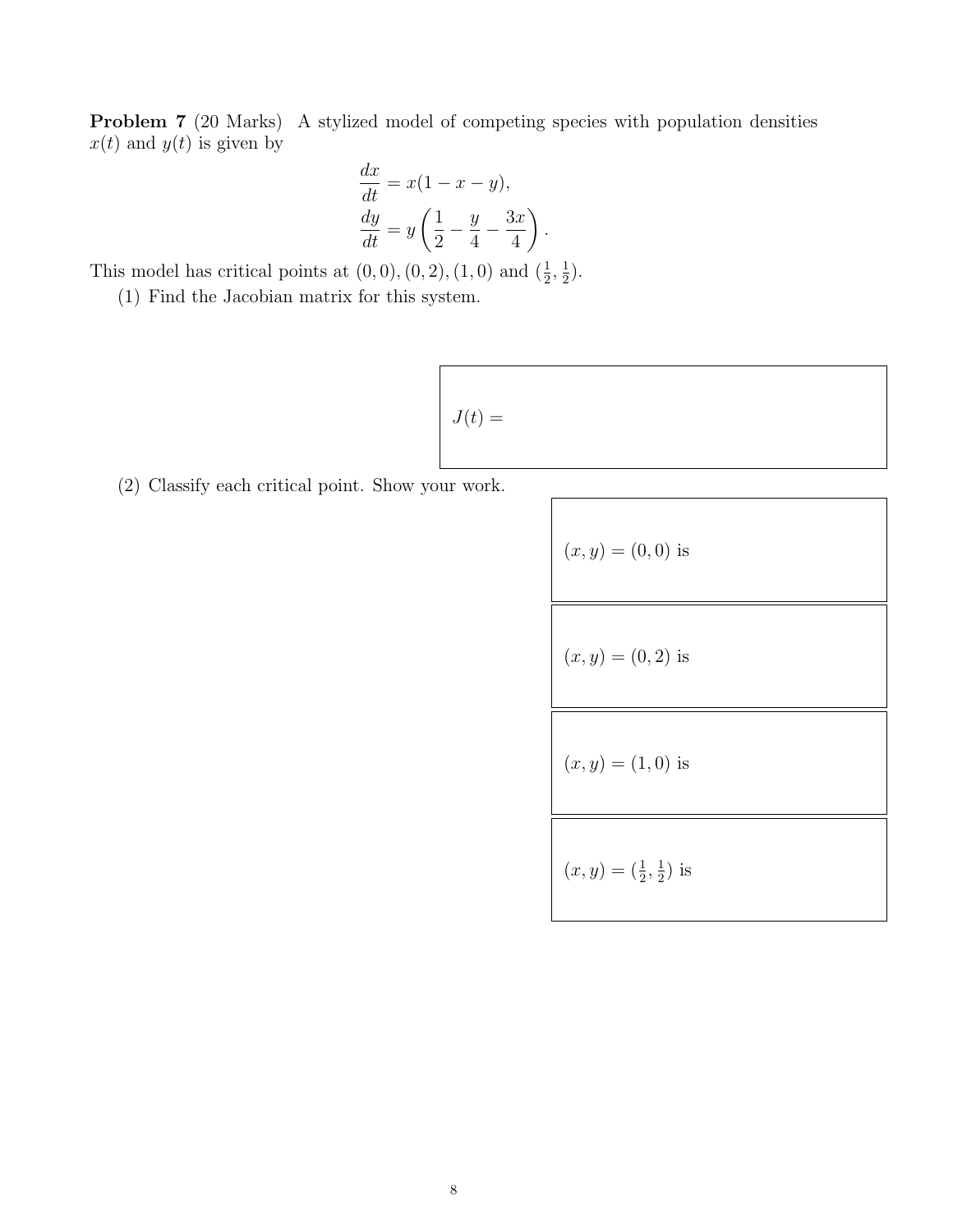(3) Sketch representative solutions of the nonlinear system on the axes below:

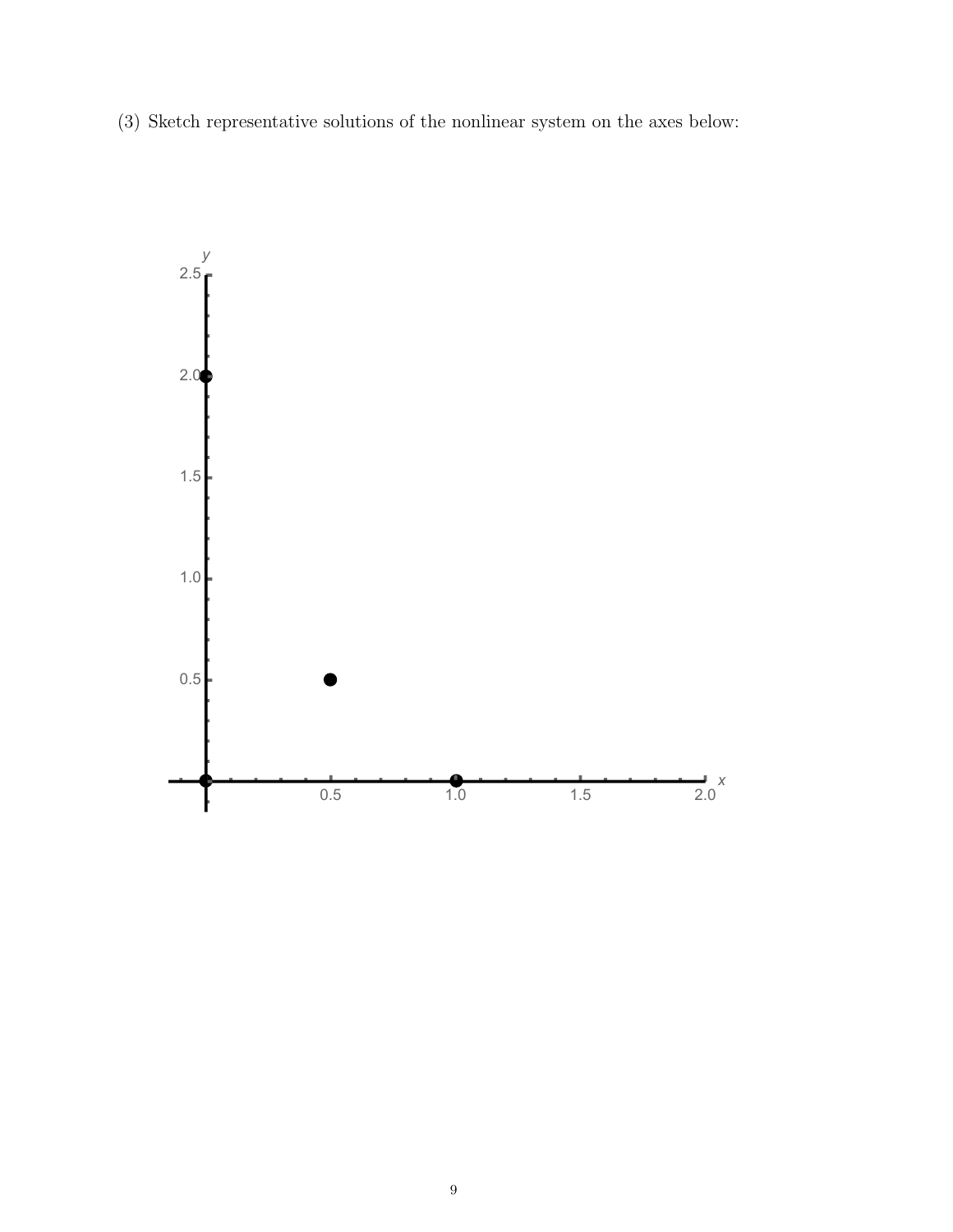Problem 8 (20 Marks) Consider a forced second order equation modeling the charge stored in a capacitor, which can be described by:

$$
Q''(t) + RQ'(t) + \frac{1}{C}Q = F\cos(\omega t), \quad Q(0) = 0, \quad Q'(0) = 1,
$$

R and C are parameters and the forcing has amplitude F and frequency  $\omega$ .

On the following page you will find plots of different solutions  $Q(t)$  for various values of R, C, F, and  $\omega$ , corresponding in no particular order to:

- A.  $Q''(t) + 64Q(t) = \cos(8t)$ .
- B.  $Q''(t) + 0.8Q'(t) + 64Q(t) = 0.$
- C.  $Q''(t) + 0.8Q'(t) + 64Q(t) = \cos(8t)$ .
- D.  $Q''(t) + 17Q'(t) + 64Q(t) = 0.$
- E.  $Q''(t) + 64Q(t) = 0$ .
- F.  $Q''(t) + 64Q(t) = \cos(7t)$ .

## COMPLETE THIS TABLE:

| Equation   Graph                                  |  |
|---------------------------------------------------|--|
|                                                   |  |
| B                                                 |  |
| $\left(\begin{array}{c} \cdot \end{array}\right)$ |  |
| $\vert$ )                                         |  |
| E                                                 |  |
|                                                   |  |

### Hints:

- 1. You don't need to solve each problem completely.
- 2. Look at the plots carefully and don't forget to check the axis scales.
- 3. No work need be shown.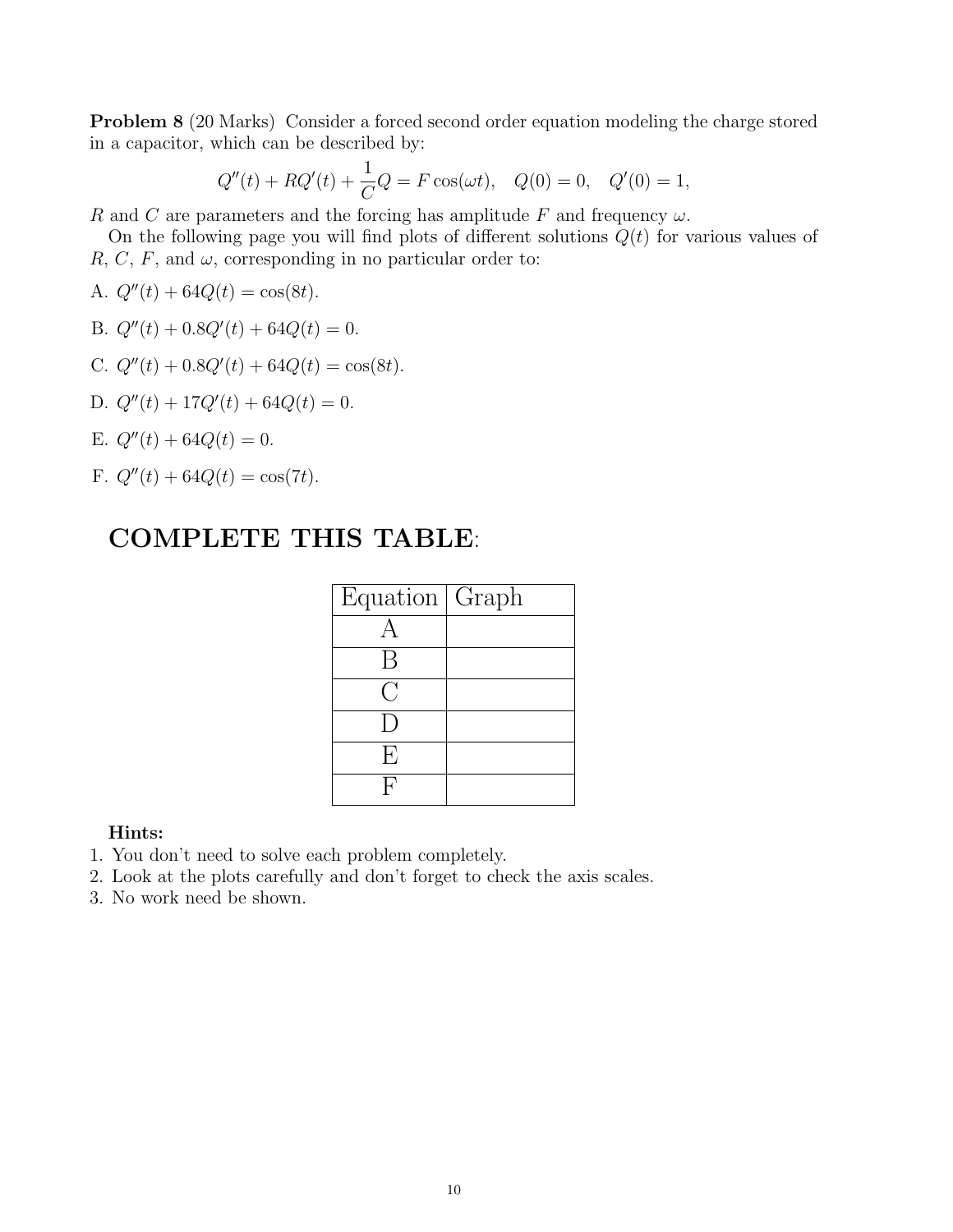

END OF EXAM